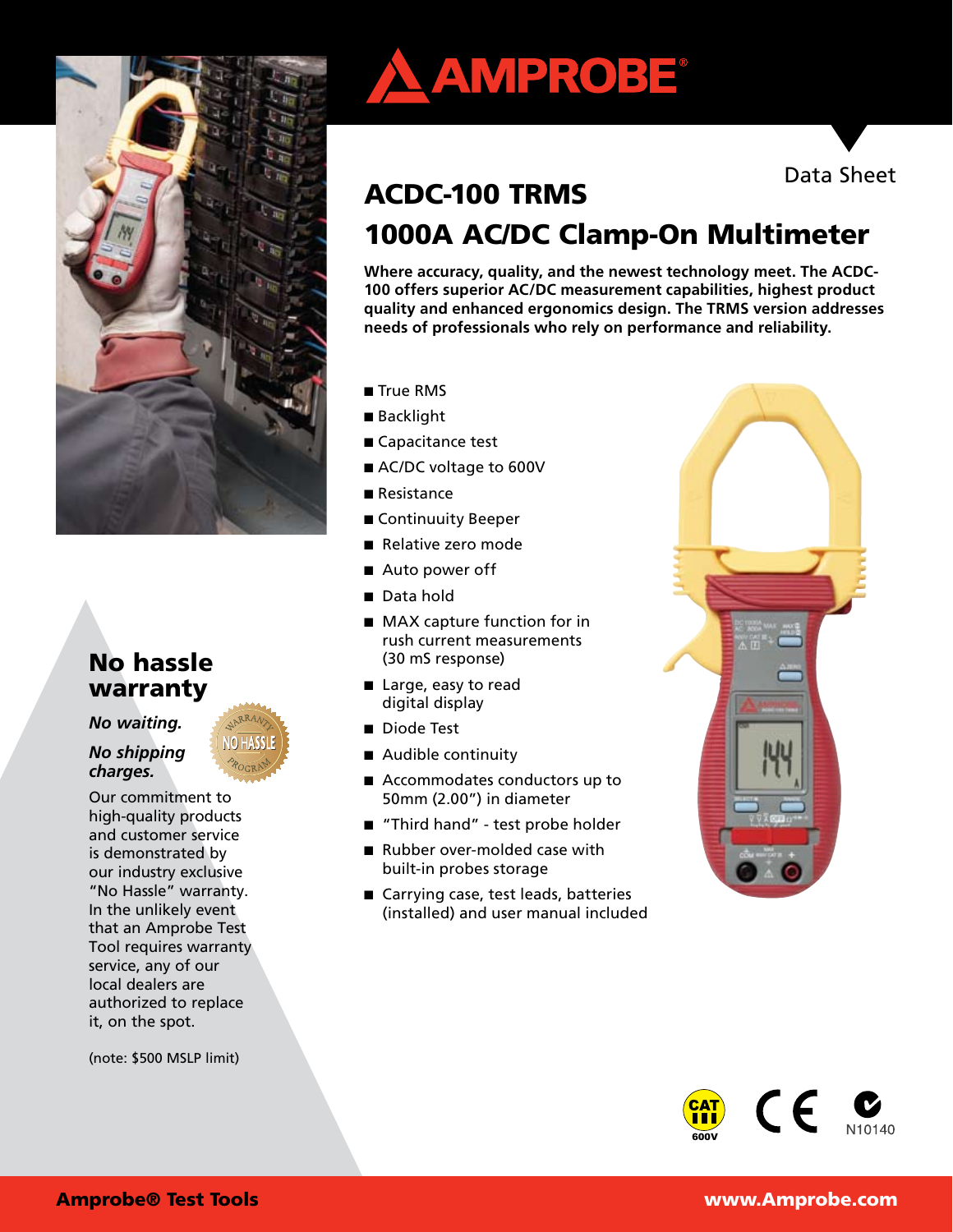

# 1000A ACDC-100 TRMS AC/DC Clamp-On Multimeter **Data Sheet**

**Electrical Specifications** Accuracy is ±(% reading digits + number of digits) or otherwise specified, at 23℃ ± **5**℃ & less than 75% R.H.

| <b>Function</b>                                                                   | Range                                                          | Accuracy                                                                                                                           |
|-----------------------------------------------------------------------------------|----------------------------------------------------------------|------------------------------------------------------------------------------------------------------------------------------------|
| <b>DC Voltage</b>                                                                 |                                                                |                                                                                                                                    |
|                                                                                   | 400.0 mV                                                       | $0.3% + 3d$                                                                                                                        |
|                                                                                   | 4.000V, 40.00V, 400.0V                                         | $0.5% + 3d$                                                                                                                        |
|                                                                                   | 600V                                                           | $1.0% + 4d$                                                                                                                        |
| NMRR:                                                                             | >50dB @ 50/60Hz                                                |                                                                                                                                    |
| CMRR:                                                                             | >120dB @ DC, 50/60Hz, Rs=1kΩ                                   |                                                                                                                                    |
| Input Impedance:                                                                  | 10M $\Omega$ , 30pF nominal (1000M $\Omega$ for 400.0mV range) |                                                                                                                                    |
| <b>AC Voltage</b>                                                                 |                                                                |                                                                                                                                    |
| $50$ Hz ~ $500$ Hz                                                                | 400.0mV 1)                                                     | $4.0% + 4d$                                                                                                                        |
| $50$ Hz ~ 60Hz                                                                    | 4.000V, 40.00V, 400.0V                                         | $1.0% + 4d$                                                                                                                        |
| $60Hz \sim 500Hz$                                                                 | 4.000V, 40.00V, 400.0V                                         | $1.5% + 4d$                                                                                                                        |
| $50$ Hz ~ $500$ Hz                                                                | 600V                                                           | $2.0% + 4d$                                                                                                                        |
| CMRR:                                                                             | >60dB @ DC to 60Hz, Rs=1kΩ                                     |                                                                                                                                    |
| Input Impedance:                                                                  | $10M\Omega$ , $30pF$ nominal                                   |                                                                                                                                    |
| ACDC-100 TRMS Crest Factor:                                                       | < $1.6:1$ at full scale $<3.2:1$ at half scale                 |                                                                                                                                    |
| <sup>1)</sup> Selection by RANGE button manually, and is specified AC 60mV and up |                                                                |                                                                                                                                    |
| <b>Resistance</b>                                                                 |                                                                |                                                                                                                                    |
|                                                                                   | 400.0 $\Omega$                                                 | $0.8% + 6d$                                                                                                                        |
|                                                                                   | 4.000kΩ, 40.00kΩ, 400.0kΩ                                      | $0.6% + 4d$                                                                                                                        |
|                                                                                   | $4.000M\Omega$                                                 | $1.0% + 4d$                                                                                                                        |
|                                                                                   | $40.00M\Omega$                                                 | $2.0% + 4d$                                                                                                                        |
| Open Circuit Voltage:                                                             | 0.4VDC typical                                                 |                                                                                                                                    |
| <b>Audible Continuity Tester</b>                                                  |                                                                |                                                                                                                                    |
| Open Circuit Voltage:                                                             | 0.4VDC typical                                                 |                                                                                                                                    |
| Range: 400.02; Accuracy:                                                          | $1.5% + 6d$                                                    |                                                                                                                                    |
| Audible threshold:                                                                | between 10 $\Omega$ and 120 $\Omega$ .                         |                                                                                                                                    |
| <b>Diode Tester</b>                                                               |                                                                |                                                                                                                                    |
| Open Circuit Voltage                                                              | <b>Test Current (Typical)</b>                                  |                                                                                                                                    |
| $< 1.6$ VDC                                                                       | 0.4 <sub>m</sub> A                                             |                                                                                                                                    |
| Capacitance                                                                       |                                                                |                                                                                                                                    |
|                                                                                   | 500.0nF, 5.000µF, 50.00µF,                                     |                                                                                                                                    |
|                                                                                   | 500.0µF, 3000µF <sup>1)</sup>                                  | $3.5\% + 6d^{2}$                                                                                                                   |
| <sup>1)</sup> Additional 50.00nF range accuracy is not specified                  |                                                                |                                                                                                                                    |
| <sup>2)</sup> Accuracies with film capacitor or better                            |                                                                |                                                                                                                                    |
| warning voltage of approximately 2.4V                                             |                                                                | 3) Specified with battery voltage above 2.8V (approximately half full battery). Accuracy decreases gradually to 12% at low battery |
| <b>DC Current (Clamp-on)</b>                                                      |                                                                |                                                                                                                                    |
| 400.0A                                                                            | $0.0A - 400.0A$                                                | $1.5\% + 4d$ <sup>1)</sup> <sup>2)</sup>                                                                                           |
| 1000A                                                                             | $400A - 800A$                                                  | $1.5\% + 4d$ 1) 2)                                                                                                                 |
|                                                                                   | $800A - 900A$                                                  | $2.0\% + 4d$ 1) 2)                                                                                                                 |
|                                                                                   | $900A - 1000A$                                                 | $5.0\% + 30d$ <sup>1) 2)</sup>                                                                                                     |
| 1) Induced error from adjacent current-carrying conductor: < 0.01A/A              |                                                                |                                                                                                                                    |
|                                                                                   |                                                                | 2) A Zero mode must be applied to zero the unit before measurement to ensure accuracy. This is particularly important below 20A.   |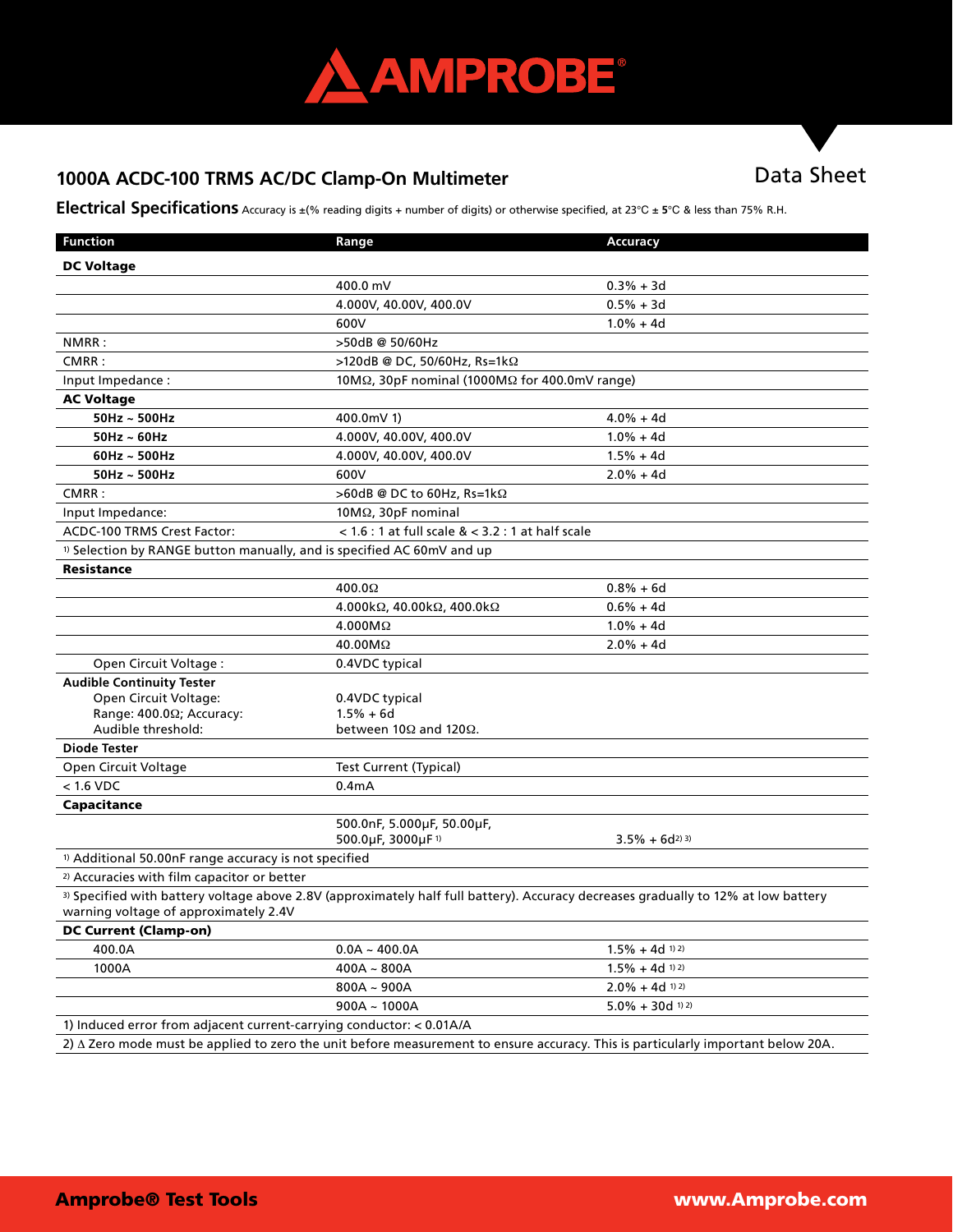

# 1000A ACDC-100 TRMS AC/DC Clamp-On Multimeter **Data Sheet**

| <b>Function</b>                                                                                                      | Range                                                                                         | Accuracy                       |
|----------------------------------------------------------------------------------------------------------------------|-----------------------------------------------------------------------------------------------|--------------------------------|
| <b>AC Current (Clamp-on)</b>                                                                                         |                                                                                               |                                |
| 400.0A                                                                                                               |                                                                                               |                                |
|                                                                                                                      | 15Hz ~ 40Hz                                                                                   | $2.0\% + 5d$ 1) 2) 3)          |
|                                                                                                                      | $40$ Hz ~ 200Hz                                                                               | $1.5\% + 5d$ 1) 2)             |
|                                                                                                                      | 200Hz ~ 400Hz @ <50A 4)                                                                       | $1.5\% + 5d$ 1) 2)             |
|                                                                                                                      | 400Hz ~ 1kHz @ <50A 4)                                                                        | $2.0\% + 5d$ 1) 2)             |
| 800A                                                                                                                 |                                                                                               |                                |
|                                                                                                                      | 15Hz ~ 40Hz @ 400A ~ 600A                                                                     | $2.0\% + 5d$ 1) 2) 3)          |
|                                                                                                                      | $40$ Hz ~ 100Hz @ 400A ~ 600A                                                                 | $1.5\% + 4d$ 1) 2)             |
|                                                                                                                      | 15Hz ~ 60Hz @ 600A ~ 800A                                                                     | $5.0\% + 30d$ <sup>1) 2)</sup> |
| <sup>1)</sup> Induced error from adjacent current-carrying conductor: $< 0.01A/A$                                    |                                                                                               |                                |
|                                                                                                                      | <sup>2)</sup> ACDC-100 TRMS crest Factor: < 1.6 : 1 at full scale $&$ < 3.2 : 1 at half scale |                                |
| $3)$ 4.0% + 5d for ACDC-100 TRMS                                                                                     |                                                                                               |                                |
| 4) Accuracy is specified at <50A in this frequency bandwidth due to limited calibrator output capability for testing |                                                                                               |                                |

# **General Specifications**

| Display:                                                                                                                                                                           | 3-3/4 digits 4000 counts LCD display                                                                                      |  |  |
|------------------------------------------------------------------------------------------------------------------------------------------------------------------------------------|---------------------------------------------------------------------------------------------------------------------------|--|--|
| <b>Update Rate:</b>                                                                                                                                                                | 3 per second nominal                                                                                                      |  |  |
| Polarity:                                                                                                                                                                          | Automatic                                                                                                                 |  |  |
| Low Battery:                                                                                                                                                                       | Below approx. 2.4V                                                                                                        |  |  |
| <b>Operating Temperature:</b>                                                                                                                                                      | $0^{\circ}$ C to $40^{\circ}$ C                                                                                           |  |  |
| <b>Relative Humidity:</b>                                                                                                                                                          | Maximum relative humidity 80% for temperature up to 31°C decreasing linearly to 50% relative<br>humidity at 40°C          |  |  |
| Altitude:                                                                                                                                                                          | Operating below 2000m                                                                                                     |  |  |
| <b>Storage Temperature:</b>                                                                                                                                                        | -20 $\degree$ C to 60 $\degree$ C, < 80% R.H. (with battery removed)                                                      |  |  |
| <b>Temperature Coefficient:</b>                                                                                                                                                    | nominal 0.15 x (specified accuracy)/ °C @(0°C -18°C or 28°C -40°C), or otherwise specified                                |  |  |
| Sensing:                                                                                                                                                                           | <b>True RMS</b>                                                                                                           |  |  |
| Safety:                                                                                                                                                                            | Meets EN61010-1:2001; IEC61010-2-032(2002), EN61010-2-032(2002), UL61010B-2-032(2003)<br>Category III 600 Volts AC & DC.  |  |  |
| <b>Transient protection:</b>                                                                                                                                                       | 6.5kV (1.2/50us surge) for all models                                                                                     |  |  |
| <b>Pollution degree:</b>                                                                                                                                                           | 2                                                                                                                         |  |  |
| E.M.C.:                                                                                                                                                                            | <b>Meets EN61326-1</b>                                                                                                    |  |  |
| In an RF field of 3V/m:<br>Capacitance function is not specified Other function ranges: Total Accuracy = Specified Accuracy + 45 digits<br>Performance above 3V/m is not specified |                                                                                                                           |  |  |
| <b>Overload Protections:</b>                                                                                                                                                       |                                                                                                                           |  |  |
| Clamp-on jaws: DC 1000A or AC 800A rms continuous + & COM terminals (all functions) : 600VDC/VAC rms                                                                               |                                                                                                                           |  |  |
| <b>Power Supply:</b>                                                                                                                                                               | standard 1.5V AAA Size (NEDA 24G or IEC R03) battery X 2; or 1.5V<br>AAA Size (NEDA 24A or IEC LR03) alkaline battery X 2 |  |  |
| <b>Power Consumption:</b>                                                                                                                                                          | typical 11mA for ACA/DCA and 2.9mA for other functions                                                                    |  |  |
| <b>APO Timing:</b>                                                                                                                                                                 | Idle for 30 minutes                                                                                                       |  |  |
| <b>APO Consumption:</b>                                                                                                                                                            | typical 190µA                                                                                                             |  |  |
| Dimension:                                                                                                                                                                         | L227mm X W78mm X H40mm                                                                                                    |  |  |
| Weight:                                                                                                                                                                            | 290 gm approx                                                                                                             |  |  |
| Jaw opening & Conductor diameter:                                                                                                                                                  | 50mm max                                                                                                                  |  |  |